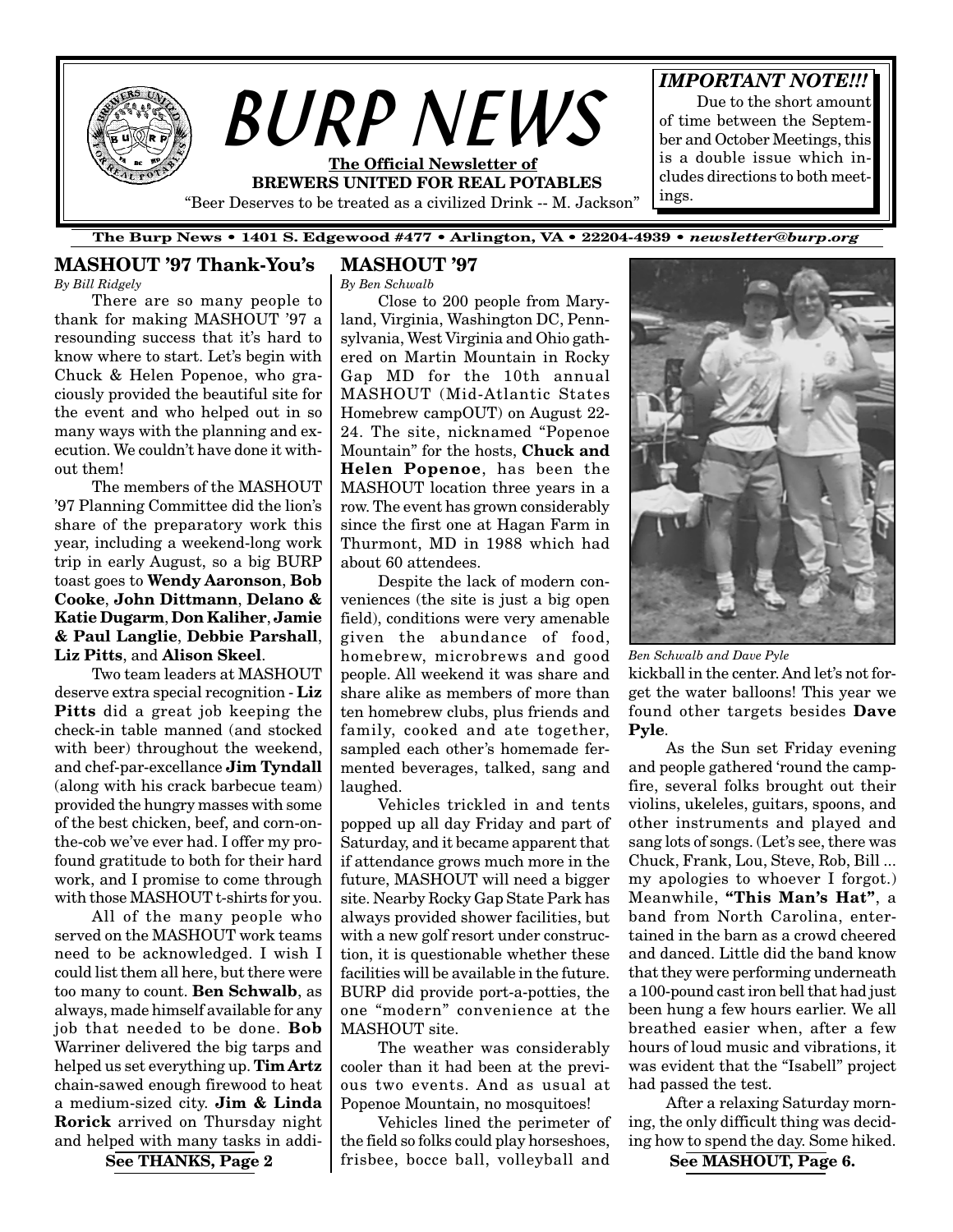effort.

eryone. If you contributed but did not get mentioned, please accept my apologies. Your efforts were very much ap-

Finally, I'd like to thank **Jonathan Gambill** and the Frederick Brewing Company for donating not just a keg of fine Blue Ridge Wheat Beer to the event but also cases of Hempen Ale and SunRage Sour Mash Ale. All were delicious and very well

I can hardly wait for MASHOUT

preciated nonetheless.

'98! See you all there.

received.

glected to write down individual names, I'd like to stress that everyone pitched in whenever help was needed. It was a truly communal

I'm sure there are deserving people I've left off the list. I tend to not take notes at MASHOUT, and it's difficult for me to remember ev-



*Salsa choppers at the Registration Tent*

**THANKS From Page 1**

tion to serving on the barbecue team Saturday. **Miles Smith** of Brew America drove all the way to MASHOUT from Falls Church Sunday morning to serve everyone Bloody Mary's. The entire Langlie family helped out with check-in and numerous other duties. **Anne-Marie Reidy** and **Karl Locklear** did yeoman duty flipping pancakes and eggs on Sunday morning. Many non-BURP folks helped out as well, and although I ne-

# **Burp Officers**

| <b>Office</b>          | <b>Officer</b>   | Phone              |
|------------------------|------------------|--------------------|
| <b>Fearless Leader</b> | Tom Cannon       | $(703)$ 204-2256 H |
| Minister of            | Wendy Aaronson   | $(301)$ 762-6523 H |
| Education              |                  | $(301)$ 594-5656 W |
| Minister of Culture    | Mark Stevens     | $(540)$ 822-4537 H |
| Minister of Truth      | Dan Brown        | $(703)$ 271-6310 H |
| Minister of            | Bill Ridgely     | $(703)$ 971-5744 H |
| Propaganda             |                  | $(301)$ 827-1391 W |
| Minister of Finance    | Doug Kruth       | $(703)$ 671-0857 H |
| Libeerian              | <b>Bob Cooke</b> | $(703)$ 451-1540 H |
| Minister of the Web    | Lynn Ashley      | $(703)$ 522-5308 H |
|                        |                  |                    |

# **BURP News**

 BURP News is the officail newsletter of Brewers United for Real Potables. It is published monthly, and is written by and for the members of BURP. Subscriptions are covered in the cost of yearly club membership dues, which are currently set at \$15 for individuals and \$20 for couples.

Articles, photographs and artwork of all sorts are welcome. Submissions related to homebrewing beer are more likely to be published than other items. Send items you wish to submit via US mail to Dan Brown, C/O BURP News, 1401 South Edgewood St. #477, Arlington, VA. 22204. Email submissions to brown@brauhaus.org are welcome and encouraged. Please use a commonly used format, such as ascii text or Microsoft Word for Mac

# **Cannon Fodder**

*By Tom Cannon, Fearless Leader*

Hope you made it to the 10th annual Mashout. It was a beautiful weekend up on



Popenoe Mountain with lots of great beer, good food, and both the Friday and Saturday night bands were outstanding. Of course, now that Mashout is over, that means, officially, summer is over. But we've got some real good BURP events to look forward to this fall. The September meeting will be at the home of Jim and Alice Davis which is on beautiful Lake Barcroft and will feature the Vienna/Maerzen/Oktoberfest club competition. Two weeks later, in October, BURP will have it's first Real Ale competition with plenty of left over real ale for tasting at the meeting. In addition, at the October meeting we will have a "two-fer" club competition - Wheat Beers and Weird Beers. In November we are planning on the first BURP BBQ sauce/Salsa competition, and finally, in December we'll have our annual Christmas Banquet. Those should all be pretty good meetings, so I hope you can make them.

So, how's BURP doing? I think we're doing pretty well. I managed to make a Chicago Beer Society meeting last week, and though it was a pretty good time, it didn't come close to matching one of our monthly meetings. We have a pretty good club here. We've got meeting locations set through June of next year, we're working on our first Real Ale competition, and are still in the early planning stages for a third Spirit of Belgium next Spring and possibly another BJCP test at the same time. What else can we do? If you have any suggestions, or want to volunteer to do something (like a pub crawl - hint, hint) talk to any one of the officers at a meeting, or call, or e-mail, or just communicate.

All for this month (and next month). See you at Lake Barcroft or at the first BURP Real Ale contest.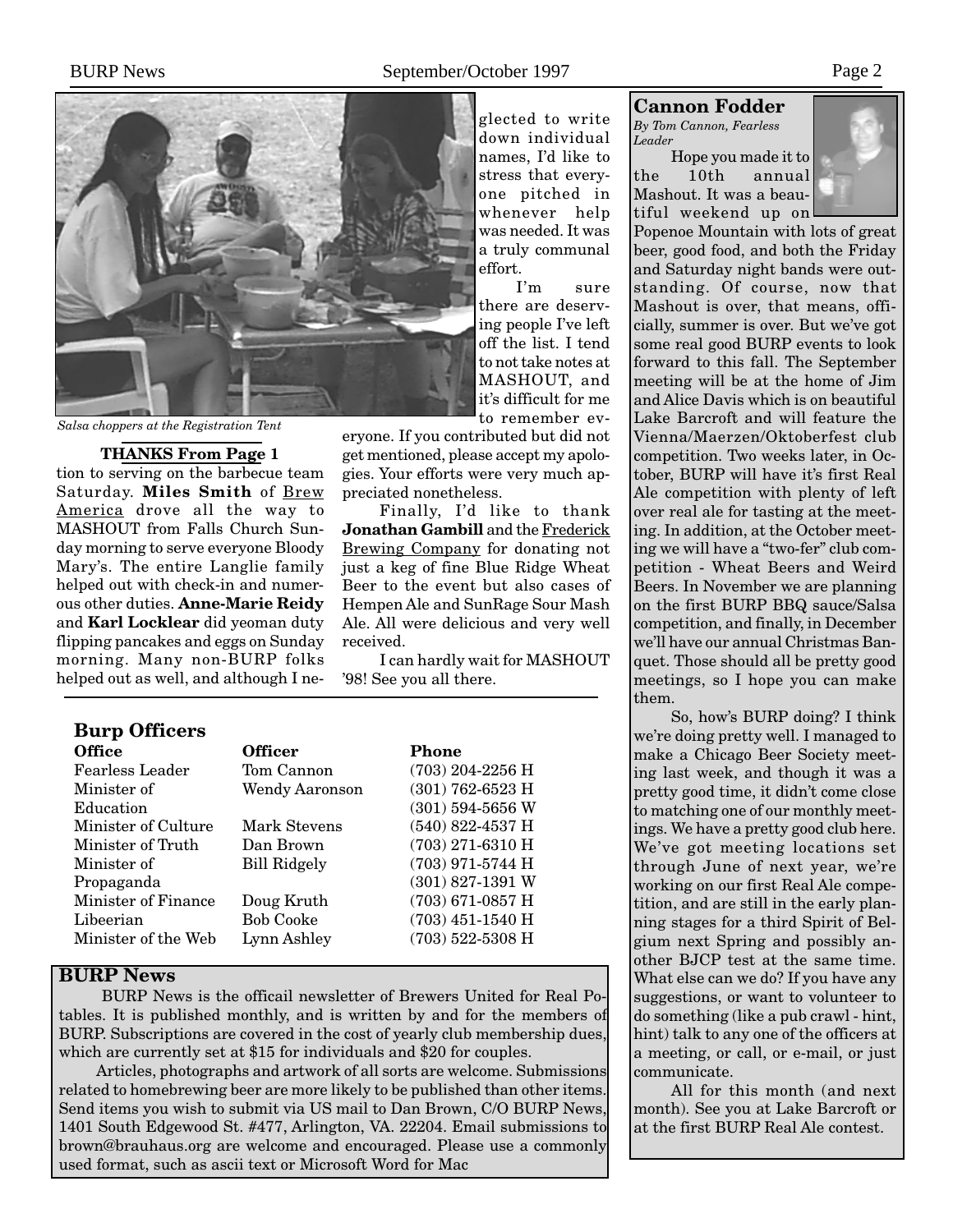#### **Cask Conditioned Real Ale** *By Tom Cannon, Fearless Leader*

In preparation for the first BURP Real Ale competition in October, we need to focus on what is Cask Conditioned Real Ale, and how can it be homebrewed. Real Ale, as defined by the Campaign for Real Ale and the Oxford English Dictionary is "A name for draught (or bottled beer) brewed from traditional ingredients, matured by secondary fermentation in the container from which it is dispensed and served without the use of extraneous carbon dioxide." Further, we can also characterize British Real Ale as being served at cellar temperatures (between 50 and 55 deg F) and at low levels of carbonation (usually around 1 atmosphere).

The process from the brewery to the pint glass in the UK is unique. Real Ale producers in the UK use a variety of ingredients, different water, different yeast, a relatively small number of hop varieties (with hops such as Saaz and Cascade in increasing use), and numerous brewing adjuncts ranging from corn to any number of sugars. Clearly there is nothing in the basic brewing ingredients that define the style Real Ale. Fermentation is nothing unusual with the exception of the few breweries (I think there are 4) that still use open fermentation. The beer is usually kegged right after primary fermentation so that it can do the famous secondary fermentation in the primary serving vessel, the cask. Note the term cask. Cask, in the UK, defines any container that has a means to both tap and vent CO2. The classic cask size is the Firkin or 9 gallon. They run higher and lower. At the time the beer is put in the cask, finings are also put in. Standard British finings are isenglas. Isenglas works to settle yeast and requires some time to work. If a cask is disturbed, the isenglas will continue to work but again will require time to settle and clear the beer.

From the brewer, the keg is delivered directly to a pubs cellar. The cellar master will place the keg into position for secondary fermentation. This could last from a few days to a few weeks depending on the strength of the beer. For an average strength bitter, a keg will set for about 1 week and then be transferred to stillage which are blocks from where the beer will be served. Once placed in stillage, the keg is not to be moved until empty or the isenglas will be stirred into solution again. Once placed in stillage, CO2 venting will begin and last until an appropriate level of carbonation is achieved (approximately 1 atmosphere).

The point here is that as much work is done to create real ale at the pub as at the brewery. In many respects, this is where British Ale becomes Cask Conditioned Real Ale. Not only is the beer served at the proper temperature at low carbonation from a beer engine, but it has been conditioned at a proper temperature, allowed to clear, and slowly vented, and ideally served at peak condition.

The question of the validity of using a cask breather or blanket CO2 pressure requires some faith. CAMRA strictly opposes using any CO2 or Nitrogen over the ale. Any pub using cask breathers will not be put in their Good Beer Guide. Why? What's the difference, really? Can anybody tell?

I believe the key here is in freshness of product. A simple British Bitter goes from brewpot to pint in less than 3 weeks. We're talking incredibly fresh beer here. The light maltiness balanced by the light hoppiness and light fruitiness can be incredibly drinkable when served fresh. This is what makes cask conditioning distinctive. It is a process which should insure that a bitter is served at peak freshness (condition). This is not to say that if you cold store, or filter, or pasteurize or put a CO2 blanket on the beer that it will not be good, but it will not be as good as if it were served fresh. I believe that letting air into the system rather than CO2 or nitrogen is a guarantee that the beer is being served at peak or near peak condition. If it weren't you would get oxidation effects before you would notice any degradation due to just age.

Why is freshness important? Drinking beer in the UK is a way of life. The pub is not just a place to pop in for a beer, it has become an extension of one's home. You are much more likely to entertain friends at your local pub than in your home. British Cask Conditioned, Real Ale is beer that is designed to be drunk in quantity. It comes in large, imperial pint, glasses (19+ ounces) and is procured in rounds with your friends. If you bring 5 mates into a pub with you, you will drink 6 pints of beer. That's almost 120 oz of beer. That's nearly a gallon. To consume in this quantity, the beer better be fairly light in alcohol (most bitters are between 3.5 and 4.5% ABV), low in carbonation, and served at a cool, rather than ice cold, temperature. Another crucial consideration is freshness of product. The fresher the product is, the easier it is to drink. And well conditioned real ale tastes incredibly fresh.

What does all this mean to us homebrewers. I began brewing because there were styles of beer I couldn't buy. These days it has become much easier to find commercial examples of almost any style, but the one style that remains tough to find is Cask Conditioned Real Ale. I brew up a British Ale, ferment until near completion and keg. If the fermentation is largely finished, I prime without about pi cup sugar or DME. I also fine upon kegging. I let the keg go through a secondary fermentation in a cool location and then move the keg to the position from which it will be served (usually into a cooler with enough ice water to keep the keg at near 55 deg F). At this point I begin to vent off CO2 from the gas side of the corny keg a small amount at a time over a period of a few days. When only a very slight amount of CO2 remains, I let the beer sit for a day or two and then open the keg to air and hook up to the hand pump and, with the help from friends, drink the beer until it's gone. There may be better ways to do this conditioning with a corny keg, but I believe this works pretty well.

As reported in the last newsletter, BURP will be holding a Real Ale competition in order to have a BURP entry into the homebrew competition at the Real Ale Festival in Chicago in November. The rules are simple. Style

**See CASK, Page 4**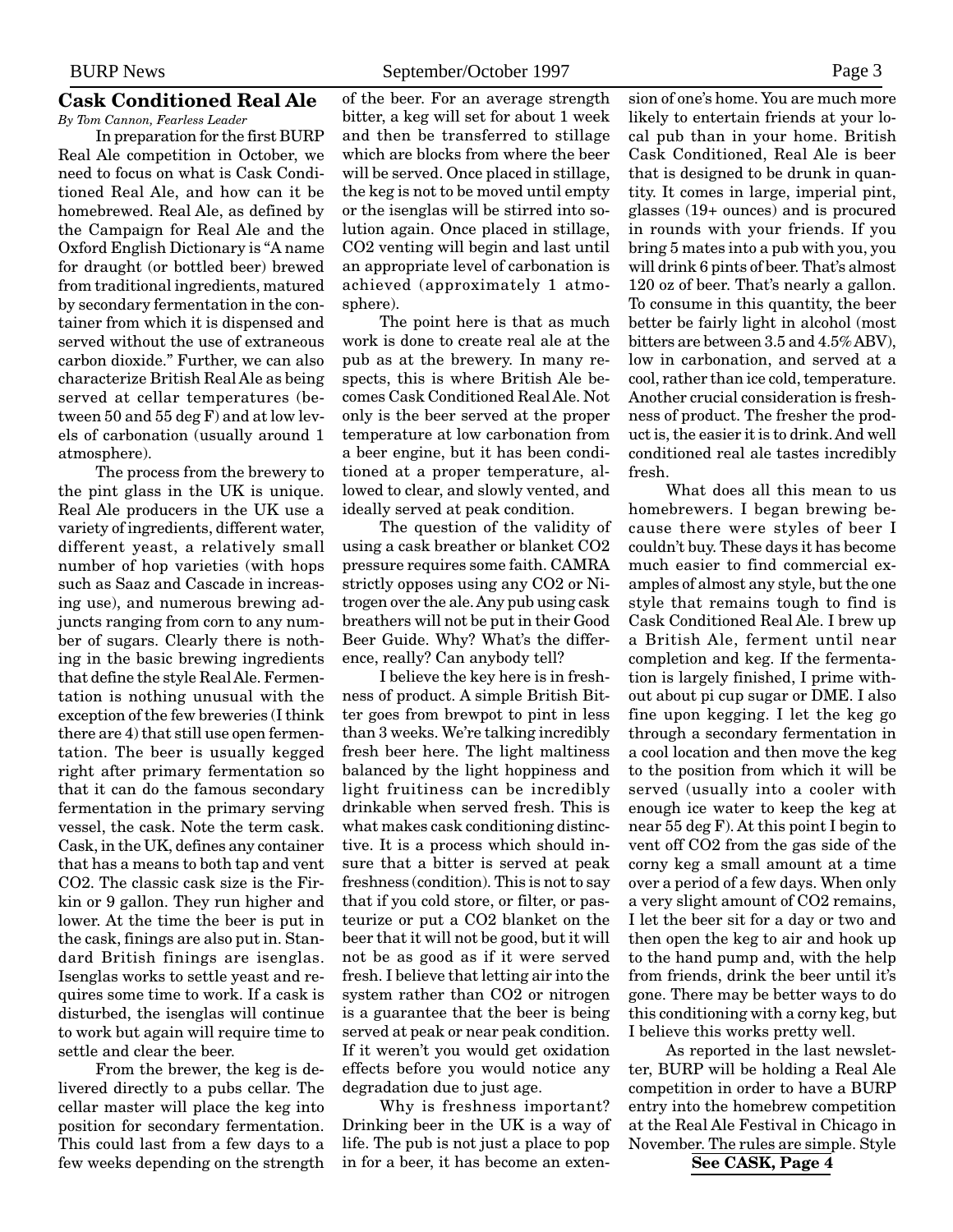# **Brewing the October Club Contest Style: German Wheats**

*By Mark Stevens, Minister of Culture*

Octobers club contest will be wheat beers, with the winner going on to the AHAs "Weiss is Nice" club-only competition. For this contest, only German-style wheats are eligible; please leave the American wheats at home this time.

The AHA style guidelines list four eligible categories. The numbers are: • Berliner Weisse: OG: 1028-1032, 3-6 IBUs, 2-4 SRM. • Weizen: OG: 1046-1056, 10-15 IBUs, 3-9 SRM. • Dunkelweizen: OG: 1048-1056, 10-15 IBUs, 16-23 SRM. • Weizenbock: OG: 1066-1080, 10-15 IBUs, 5-30 SRM.

Lets look at the style a bit more closely. Most people think of wheat beers as refreshingly light summer beers. A bit of tartness and a complex nose with phenolics and esters are common for the weizen style (often called "weissbier"). Weizenbocks are quite heavy in body, but often still have the phenolics and esters of the weizens. The Berliner Weisse beers are extremely light in color and body with a considerable tartness.

The most common of the four styles is weizen. The style is often cloudy with a bit of yeast sediment in the bottle, although filtered versions are also available and are sometimes labelled as "kristall". The phenolic character is typically described as smelling like cloves. The esters as banana. These aromas and flavors are produced by unique strains of yeast. Homebrewers using ordinary ale strains will probably not achieve this character. The grist composition of a southern German style wheat beer will generally be at least 50 percent to 70 percent wheat, with pale barley malt making up the remainder. The higher the percentage of wheat though, the more likely you are to have trouble with slow or stuck runoff. Decoction mash schedules are commonly used for the style in commercial practice, though not many homebrewers invest the time to do it that way, preferring instead, a step mash employing a protein rest. The color of a weizenbier, either with or without yeast, should be very pale, generally less than 10 SRM, or in the range of pale lagers to pale ales.

Dunkelweizens,the dark wheat beers, can be made using either some dark wheat malt (if available) or some dark malted barley, in very small amounts, or possibly cara-Munich or cara-Vienne. Keep in mind that dunkelweizen is not a black beer, but rather a brownish to deep copper color. You should normally still be able to see through it, and you want it to have the color of something between a brown ale and a Munich dunkels.

The hops used in all of the German-style wheats will be noble hops, such as Hallertauer or Tettnang, used with a light touch, and generally used entirely in the full boil, without additions for flavor or aroma. (American variants, such as Mt. Hood would probably also work well.) The hops are used for balance, rather than for their flavor or aromatic properties, which would compete negatively against the subtle yeast by-product flavors and aromas, cloves, banana, phenols, esters, that are the hallmark of a great wheat beer. An ounce or so in the boil will be fine. Competition guidelines for wheat beers call for as little as 3 IBUs in Berliner weisse up to about 15 IBUs in weizens and weizenbocks. Restraint is the key, and generally avoid late additions. This is not the style of beer to use for practicing your dry-hopping technique.

Shifting areas from southern Germany to Berlin, we find Berliner Weisse to be a much lighter-bodied beer than the southern style, with a tart, acidic bite that is very refreshing and light. The beer is made with a grist of up to 75% malted wheat, with pale malted barley rounding out the other 25% or so. The gravity is very low; typically 1.028 to 1.032. The beer is known for having an aggressive carbonation level and a thick white head that dissipates fairly quickly. In addition to yeast, the beer is fermented with Lactobacillus delbruickii, which lends the beer its acidic tartness. Hops should be very low in this beer; AHA guidelines call for 3 to 6 IBUs. As little as half an ounce in a 5 gallon batch would do it.

Fortunately for extract brewers, these are (with the exception of Berliner Weisse) fairly easy styles to brew successfully using extracts. In fact, good renditions by using a recipe that consists of no more than a couple of boxes of Northwestern wheat extract with an ounce of Hallertau in the boil, and then ferment with Wyeast Bavarian wheat yeast. It dont get much simpler than that! An excellent all-grain weizen recipe is Jim Rorick's awardwinning beer from Spirit of Free Beer, which appeared on page 3 of the June 1997 BURP News.

As always, anyone not entering the contest who has particular expertise with the style, or who would like to get more experience judging the style should let me know ahead of time and I'll put you on the judging panel. All right then, crank up them cajun cookers and let the games begin! See you in October

#### **CASK, From Page 3**

categories were listed in last month's newsletter. The judging will take place October 3 at Andy Anderson's house. If you want to enter the competition into any of the six keg categories or two bottle categories, contact Andy or myself to arrange for entry drop-off. Entries will be accepted Saturday, September 27 through Wednesday, October 1. There are no entry fees for the competition. Andy and I will be the competition registrars/cellarmen and will be the only ones with knowledge of who brewed each entry. We will not be judging in the competition, but will condition the beer to whatever specification the brewer wants (within reason). The brewer will also choose means of dispense with the entry (short spout, swan neck, sparkler, no sparkler). The winning brewer will be required to provide at least one gallon of the winning beer (three bottles if one of the bottled categories is the winner) which Colleen and I will take to the competition in Chicago. More information on the Real Ale Festival can be found at http://www.mcs.com/ ~rdan/RAF.html . For more information on the BURP competition, call either Andy Anderson (703) 549-7224 or myself (703) 204-2256.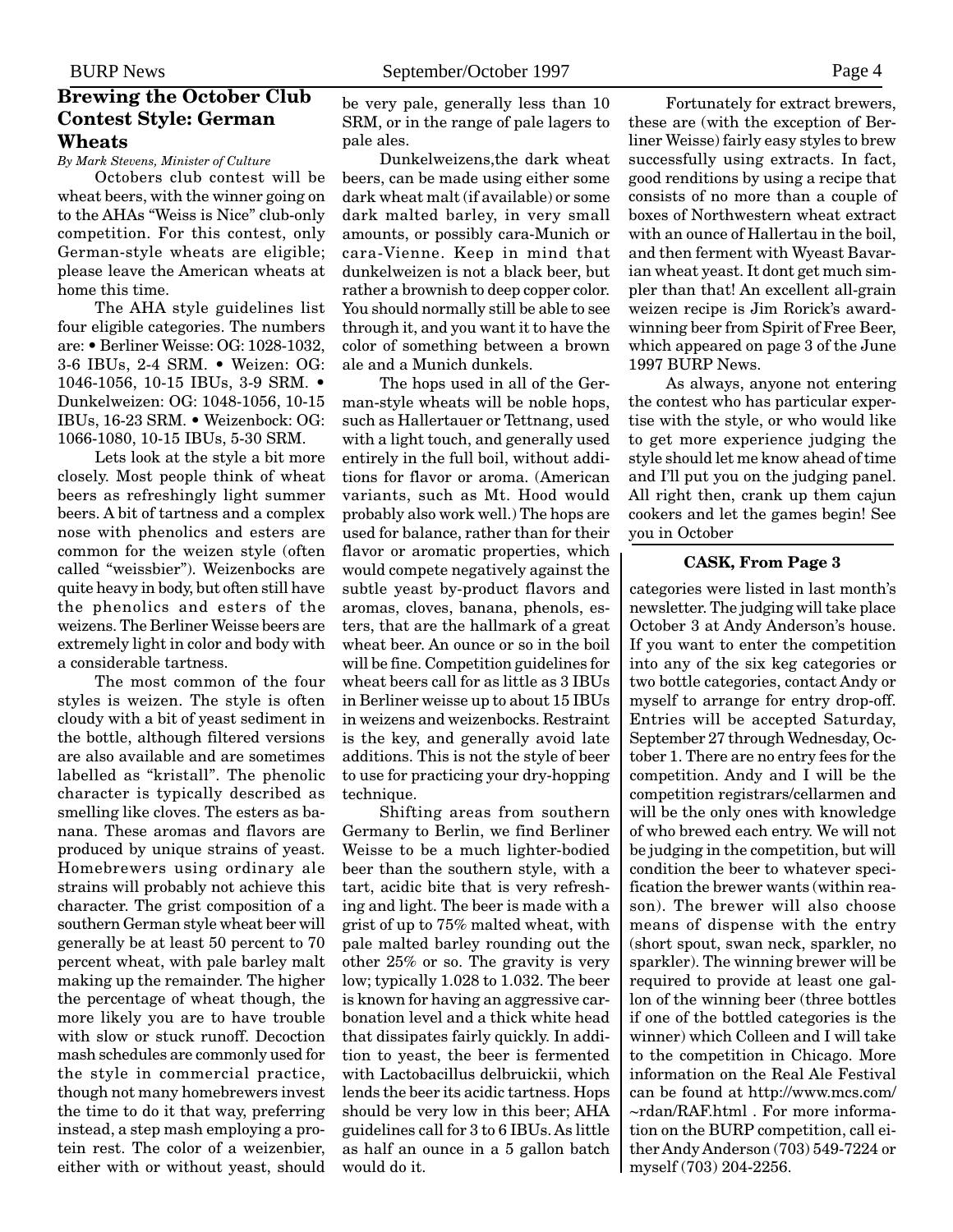# **Drinking from the Bucket with 2 Hands; August Meeting Notes**

*By Newman, Postal Worker*

What a BURP meeting Saturday! Fun, sun, and a hint of crab, corn, garlic, and juniper in the air?

Steve Marler tried his first crab and agreed with Delano who said "Crabs are too much work." Josh was attending his first meeting and told us to keep an eye out for the IPA he is making for MASHOUT(more about this below). David Fothergill arrived in a U-Haul. He said that he was moving, but most of us thought that he just needed a more convenient way to haul off the extra beer. Jay and Arlene Adams brought back pictures from the Cleveland trip. (Beautifully posted by Lynn Ashely on BURP's very own web site: www.burp.org). Other mementos from the trip include a hotel key, a map, a bra, a ticket from the Rock and Roll Hall of Fame, pictures of Michael Jackson, Charlie Papazian, Mark Dorber, and other beer notables. It should be noted that Arlene has Joesitis, is Lithuanian, and takes great pictures of reluctant subjects.

Plenty of great beer on tap including "1/2 Wit" and Hop Devil. If you were lucky, you took a trip to Framboise City: Jim Tyndall poured his framboise that was tart, light, spritzy, and balanced. One of the best sips of the day. Tim Artz had a nasty looking bottle - turned out to be one of the last bottles of his lambic. Great balance and a tart nose. It went fast.

Gordon Goeke (ggoeke@fdic.gov) brought a Finnish beer style called a Sahti. It is 90% Barley, 10% Rye and

flavored with juniper. It is served our of a traditional two-handled wood bucket called a harrika(sp?) Gordon bought his extract from the Lammi Sahti Brewery. This is the first commercial sahti brewery in a long time… To make the sahti, juniper and straw form the false bottom. Sahti is sparged and mashed only, not boiled. How did it taste? You'll have to ask Gordon…

The BURP food extravaganza was in its usual stellar form. Crown Bill Ridgely as our king of crab - he scored 3 bushels (or one hectare) of Maryland crabs from Rohrer's, his favorite seafood spot. I saw smoked mackerel, pungent veggie slaw, blueberry cobbler, Bill Cavender's habenero apricot salsa, Bret's pico de gallo and bean dip, a cherry pie made with "cherries from the yard"(it was still warm!), and of course, roasted garlic.

'Twas no suprise to hear some good music, too, with Richie Schuman on guitar, Cheryl Parker on the squeeze box, and Hugh Pop on fiddle. But I have to think that most folks noticed Helen Pop and her lumberjack(a little wooden man highsteppin' on a board - honest!).

Plenty of announcements especially regarding MASHOUT. Rumor has it that this year's free beers will include Frederick Brewing's Hopfest(featuring Crystal hops), the Blue-n-Gold Ur-Pils, PLUS 15 gallons of beer from the new BOP(brew-onpremises) in Frederick. As Bill Ridgely and Liz Pitts lined up volunteers, I heard them discussing all the great home brew that would upstage those beers. For those of you who have never

| <b>UPCOMING BURP COMPETITIONS</b> |                                    |  |  |
|-----------------------------------|------------------------------------|--|--|
| September:                        | Vienna/Oktoberfest/Maerzen         |  |  |
| October:                          | Real Ale Competition and           |  |  |
|                                   | Two-fer Competition!               |  |  |
|                                   | 1. Weird Beer                      |  |  |
|                                   | 2. Wheat Beers *AHA: Weiss is Nice |  |  |
| November:                         | English Bitter *AHA: Bitter Mania  |  |  |
| December:                         | No competition                     |  |  |
| January:                          | Pale Ales<br>*AHA: Hail to Ale     |  |  |
| February:                         | Stout                              |  |  |

seen the famed massive wall of home brew known as MASHOUT alley, it is a sight to behold.

An announcement summary (since most should be covered elsewhere in this newsletter): MABC - September 15 MASHOUT See Bill Ridgely Montgomery County Fair Bill Lawrence is still recruiting judges. BURP Real Ale Fest: Watch the newsletter for details Barbecue/Salsa competition In November at the Smokehouse? Details to follow soon.

Steve Marler had the arm-twisting role of raffle-mongering until he passed it into the safe hands of Colleen. Again, BURP had super prizes: Tim Artz won a beer cup and "beer thing". Jay Adams scored on some Cara Vienna malt(twice!), then Arlene won some, too. Nona won some Aromatic malt. Mark Stevens took home a hat and towel. Larry "The Tan Man" won an autographed book. Bob won a shirt. Ben scored a Williamsville hat and a glass. Dave Pyle was relieved to find out that he would take home a shirt and a Hop Union hat, yelling "Just what I need!". Colleen braved to taunts of "Fix!" to scoop up a shirt and some grain. Jim Tyndall scarfed a t-shirt but wouldn't model it. Lynn Ashley took home a shirt and a hat and wondered if he could put them on the BURP webpage. Our wonderful host John Espanarolli scored himself a BrewChem 101 book. What? No autograph? Of course the best was saved for last. Many oohs and ahs were heard when Mel Goldman one the CAMRA tray and Mark Stevens floated of with the Beck's mirror. Remember: you've got to play to win!

This month's winners: First place: Bob Kulawiec for his California Common Second place: Josh Bourdiez for his porter. Third Place: David Fothergill for his Russian Imperial stout.

And from the woods: It turns out that Jim and Linda Rorick are big Tigger and Pooh fans. And, that a huge branch fell and almost spilled some beer.

Tut, tut, looks like rain…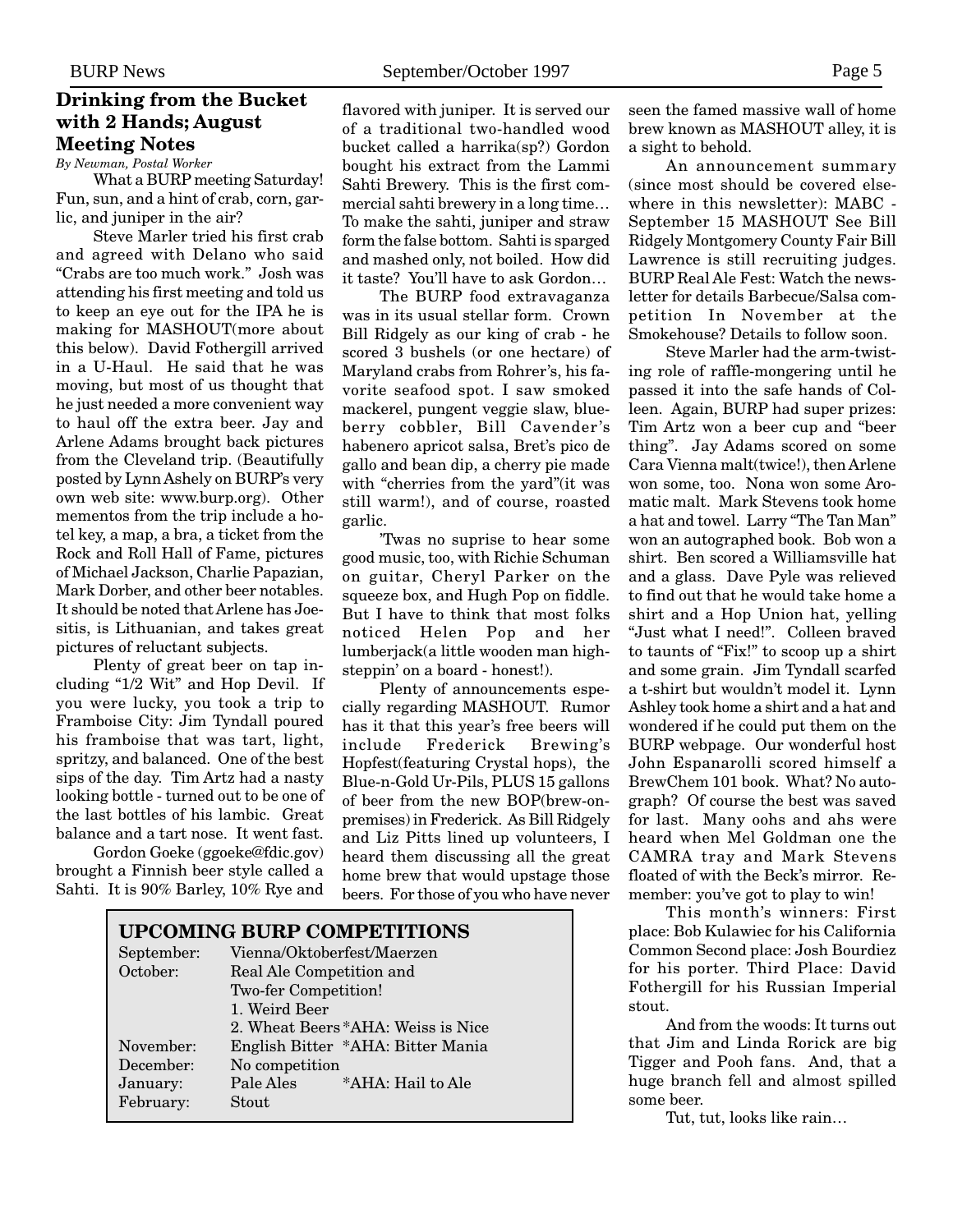## **Malta as a Yeast Starter**

*By Delano "Adjunct Boy" DuGarm* Recently several brewers have suggested on internet forums that malt might be used as a ready-made yeast starter. This sound intriguing to me, so I decided to do some research.

First I looked in the Homebrew Digest archives. I was not surprised to learn that this subject had been broached before. At least one writer indicated that yeast did quite well in malta, while others suggested that yeast grew poorly if at all in malta. I decided to try it myself. My conclusion: malta is useless as a yeast starter. Preservatives or something else in the product inhibit yeast growth.

My corner grocery sells three kinds of malta: Malta Goya, Malta India and Malta Goya Lite. All three are produced by The Lion, a brewery in Wilkes-Barre, Pennsylvania. I bought a six pack of Malta Goya, as it was twenty cents cheaper than Malta India.

#### **BURP Finances**

*Doug Kruth, Treasurer*

|                                                                                                                                                                                                                                                                                                                                                                                                                | 8/1/97      |
|----------------------------------------------------------------------------------------------------------------------------------------------------------------------------------------------------------------------------------------------------------------------------------------------------------------------------------------------------------------------------------------------------------------|-------------|
|                                                                                                                                                                                                                                                                                                                                                                                                                | 8/30/97     |
| $\frac{1}{1} - \frac{1}{1} - \frac{1}{1} - \frac{1}{1} - \frac{1}{1} - \frac{1}{1} - \frac{1}{1} - \frac{1}{1} - \frac{1}{1} - \frac{1}{1} - \frac{1}{1} - \frac{1}{1} - \frac{1}{1} - \frac{1}{1} - \frac{1}{1} - \frac{1}{1} - \frac{1}{1} - \frac{1}{1} - \frac{1}{1} - \frac{1}{1} - \frac{1}{1} - \frac{1}{1} - \frac{1}{1} - \frac{1}{1} - \frac{1}{1} - \frac{1}{1} - \frac{1}{1} - \frac{1$<br>Inflows |             |
| Mashout '97 +:                                                                                                                                                                                                                                                                                                                                                                                                 | \$3019.00   |
| Membership +:                                                                                                                                                                                                                                                                                                                                                                                                  | \$115.00    |
| Promotions +:                                                                                                                                                                                                                                                                                                                                                                                                  | \$90.00     |
|                                                                                                                                                                                                                                                                                                                                                                                                                | \$208.00    |
| Interest Earned                                                                                                                                                                                                                                                                                                                                                                                                | \$4.47      |
| Total Inflows                                                                                                                                                                                                                                                                                                                                                                                                  | \$3436.47   |
| <b>Outflows </b>                                                                                                                                                                                                                                                                                                                                                                                               |             |
| Membership - G&A                                                                                                                                                                                                                                                                                                                                                                                               | \$7.04      |
| Newsletter -:                                                                                                                                                                                                                                                                                                                                                                                                  | \$481.84    |
| Meeting (Crab Feast) -                                                                                                                                                                                                                                                                                                                                                                                         | \$326.74    |
| Promotions (Burp Ts) -:                                                                                                                                                                                                                                                                                                                                                                                        | \$1528.49   |
| Mashout '97 -:                                                                                                                                                                                                                                                                                                                                                                                                 | \$2529.35   |
| Total Outflows                                                                                                                                                                                                                                                                                                                                                                                                 | \$4823.46   |
| Overall Total                                                                                                                                                                                                                                                                                                                                                                                                  | $-$1386.99$ |
| <b>BURP Account Balances</b>                                                                                                                                                                                                                                                                                                                                                                                   | =======     |
|                                                                                                                                                                                                                                                                                                                                                                                                                | \$0.00      |
| Payable                                                                                                                                                                                                                                                                                                                                                                                                        | \$0.00      |
| Receivable                                                                                                                                                                                                                                                                                                                                                                                                     | \$28.00     |
|                                                                                                                                                                                                                                                                                                                                                                                                                | \$598.74    |
|                                                                                                                                                                                                                                                                                                                                                                                                                | \$3854.06   |
| Networth                                                                                                                                                                                                                                                                                                                                                                                                       | \$4480.80   |

........................................... =======

The label indicates that Malta Goya is "a cereal beverage brewed from quality malt, hops, selected grains and corn syrup." Sounds like my yeast starter wort.

I inoculated two 35-ml tubes of sterile wort with Yeast Culture Kit Company American Ale yeast, and let them ferment. I then pitched the two tubes into identical sanitized 1-liter Erlenmeyer flasks. One had two bottles (24 fl. oz.) of malta, the other had approximately the same amount of canned wort (pressure canned at 15 lbs. for 35 minutes). I shook both flasks in an attempt to aerate the two worts, and to try to degas the malta, which is carbonated.

In the course of several days the canned wort showed normal yeast growth, with a kreusen. The malta stayed inactive, though some fermentation did occur (the specific gravity declined by 8 points). I dumped the malta and used the canned-wort starter in an American ale.

I next tried fermenting two bottles of malta in another 1-liter Erlenmeyer flask, using a 5 gram packet

## **MASHOUT, From Page 1**

Others cycled. Some took the "Mountain Thunder" railroad excursion from Cumberland to Frostburg. Many spent the day at the MASHOUT site, spending time with old friends and making new ones.

As usual, there was a wide assortment of homemade beer, wine, mead and champagne, and Keg Row contained various home-engineered designs for keeping liquid chilled for a weekend. Frederick Brewing donated a keg and cases of beer. Congratulations to **Bill Ridgely** for winning the IPA contest. There were several exceptional IPAs entered.

The food spread Saturday night was to die for. There was barbecued beef, barbecued chicken, corn on the cob, grilled venison, and more pasta dishes, salads and desserts than you could shake a marshmallow stick at. Various musicians once again entertained those who warmed themselves by the campfire. In the barn another band, **"Poker Face"**, played until well after 1 am. It was a clear night and one could see so many stars (billions

of champagne yeast. This was much more successful: yeast activity started quickly and the beer dropped 45 points. There was a significant yeast cake at the bottom of the Erlenmeyer flask.

My guess is that malta contains potassium sorbate or some other preservative to inhibit yeast development. This makes sense, as otherwise bottles of malta would explode on shelves with an alarming regularity. The dosage is enough to handle a small innoculation of yeast (hence the difficulties the American Ale yeast had), but not enough to handle a large amount of yeast, like the package of champagne yeast. In practice, this means that if you really want to, you can ferment malta, but it's a poor choice for a yeast culturing medium. This is a shame, as I'd much rather buy my starter wort at the corner grocery store rather than canning it myself.

I called The Lion twice, but was unable to confirm their use of preservatives in malta. I can't think of any other way of explaining my experience, though.

and...) One could also see (and hear) fireworks.

Sunday morning greeted everyone with a smorgasbord of eggs, sausage, coffee, and pancakes with REAL maple syrup. The Sun finally came out to stay and the day warmed up nicely. Chuck flew over the area a few times in one of his several small planes. As people packed up to leave it became clear that this event is just too short. A few dozen remained until the late afternoon to savor the day together until finally having to leave.

Thanks to the many people who helped set up, tear down, cook, and run the registration table (too many to mention). Special thanks to **Liz Pitts**, **Delano and Katie DuGarm**, **Wendy Aaronson**, **Bill Ridgely**, **Deb Parshall**, and **Alison Skeel** for your hard work (wish you could have been there Alison). And thanks Chuck and Helen for graciously hosting MASHOUT once again. Where will MASHOUT '98 be? Whether at Popenoe Mountain or elsewhere, we eagerly look forward to another great weekend.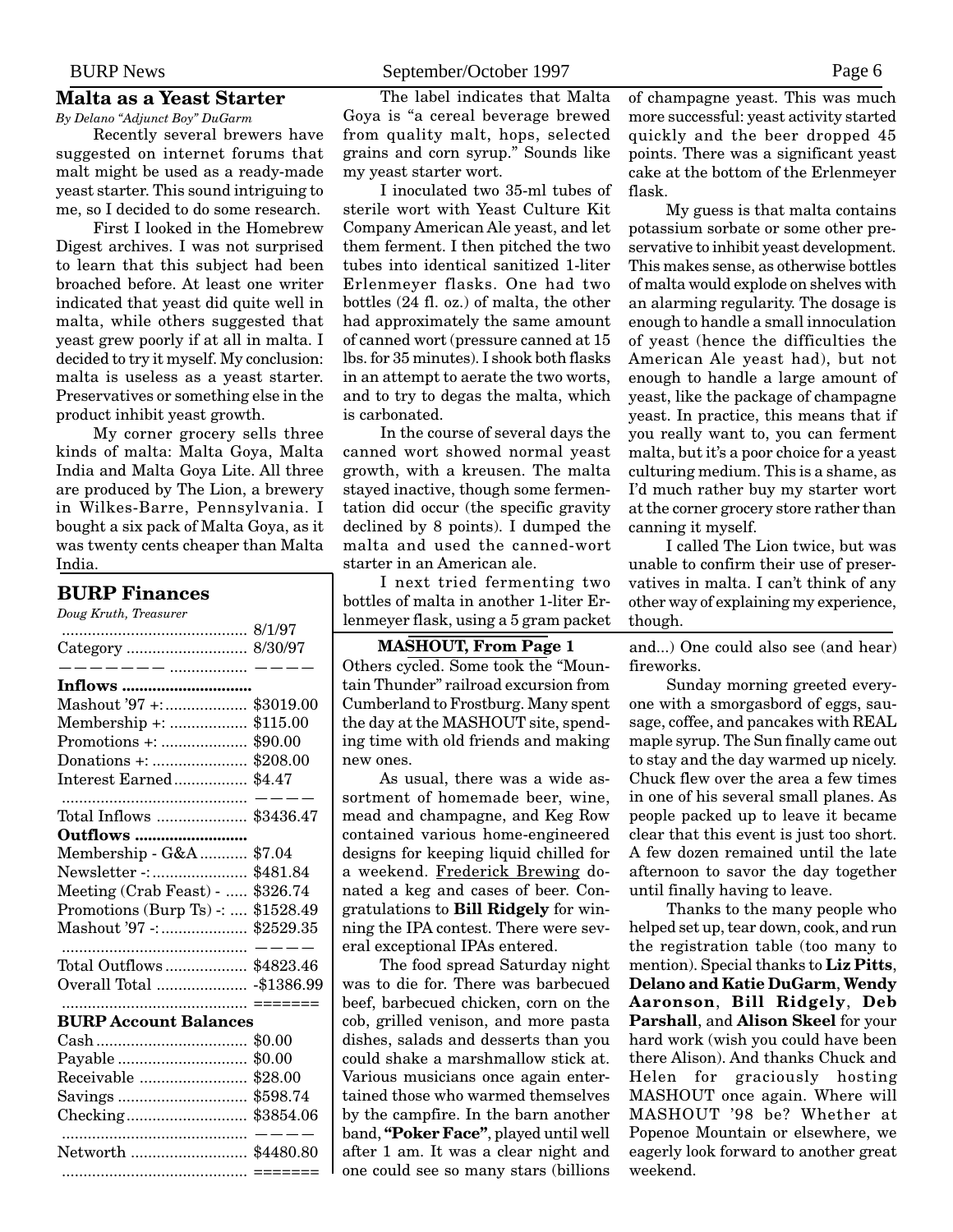#### **The Whole BURP Catalog** *by Jim Dorsch*

Clyde's of Reston will hold its annual Oktoberfest Sept. 18-21. They expect over 25,000 people during the four-day event, which features veal shank, Munich chicken, sauerbraten, roast pork loin, wursts, red cabbage, mashed potatoes, home-made apple strudel, Black Forest cake and plenty of Dominion Oktoberfest beer. Call (703) 787-6601 for information.

B. United International has announced several new beers in its portfolio. Sinebrychoff Porter will arrive from Helsinki, Finland in mid-Sept. This Baltic porter has 17 Plato, 7.2 percent ABV and 45 IBUs. Color is 350 EBC. The beer is made from Vienna, Munich, chocolate and caramel malts and Hallertau and Saaz hops.

J.W. Lees Harvest Ale is made each year at the Greengate Brewery in Middleton Junction, England, from the first harvest of Maris Otter barley and East Kent Goldings hops, and is released each year on Dec. 1. Original extract is 30 Plato, bitterness is 34 IBUs and color is 70 EBC. Limited quantities are available from each vintage since 1986, except for the soldout 1995. Available starting Sept. 15.

Carnegie Porter is brewed in Gothenburg, Sweden in vintage-dated editions. The beer has 15.3 Plato, 6.1 percent ABV, 45 IBUs and 280 EBC. Available starting Sept. 15 in 1989, 1993, 1995 and 1997 vintages.

Aventinus Weizen Doppelbock will be sold in select markets in 20.5 liter kegs, starting Oct. 15. The beer will be available annually from October until March. The first markets will be New York, New Jersey and Pennsylvania.

Sure, it's still hot outside, but it's not too early to consider the Christmas beers to be offered by Vanberg & DeWulf. From Frank Boon, there will be Vintage 1995 Boon Framboise, 1995 Boon Kriek and '94 and '96 Boon Gueuze, all in 750-ml bottles. From Desmedt, Affligem Noel and Pater's Vat, both in 750-ml bottles. Coming from Dubuisson: Scaldis Noel gift packs with four 25-cl bottles and snifter glass, single 25-cl bottles of Scaldis Noel, Scaldis bottle-conditioned magnums and-get this-Scaldis Noel in 30 liter kegs. Also available will be Duvel jereboams, Rodenbach classic magnums and, the longest-named beer I know of, Avec les Bons Voeux de la Brasserie Dupont.

Watch for the first bottle-conditioned Belgian-style brews from Brewery Ommegang in Cooperstown, N.Y., a project spearheaded by Wendy Littlefield and Don Feinberg, owners of Vanberg & DeWulf.

F.X. Matt has released its popular Saranac Black Forest in bottles for the first time. The product will be sold from Sept. 1 until the supply is exhausted. The brewery describes Saranac Black Forest as a Bavarian black beer. The beer is made from tworow pale and caramel malts and German Hallertau and Mt. Hood hops. Visit F.X. Matt's web site at *http:// www.saranac.com*.

Anheuser-Busch continues to set the pace in the beer business, with record sales and earnings for the second quarter and first six months of 1997, excluding the one-time gain on the sale of the St. Louis Cardinals in 1996. A-B's worldwide beer volume increased 1.3 percent, to 47.4 million barrels, for the first half of '97, compared to last year. Domestic volume, including the company's imports, rose 0.6 percent, while international volume zoomed forward by 12.4 percent. Earnings per share for the second quarter were up 8.6 percent.

Labatt Brewing Co. Ltd. of Toronto, Ontario and Löwenbrau AG of Munich, Germany have announced an agreement for the production, importation and marketing of Löwenbrau beers in North America after the conclusion of the current agreement with the Miller Brewing Co. Importer Labatt USA says the beer will be brewed in accordance with Löwenbrau's genuine Munich recipe.

Boston Beer Brands will introduce Mansfield Ale from Great Britain in 14.9-oz. SmoothFlow™ cans in September.

Storey Communications has re-

leased Cider: Making, Using & Enjoying Sweet & Hard Cider, a second edition of the 1980 book Sweet & Hard Cider, by Annie Proulx and Lew Nichols. Proulx is a novelist living in Wyoming; Nichols owns and operates the Vershire Cidery in Vershire, Vt.

This fall, new editions of Michael Jackson's Beer Companion and The Simon & Schuster Pocket Guide to Beer will be released.

Send your news to **Jim Dorsch** at P.O. Box 20268, Alexandria, VA 22320-1268 or *jdorsch@burp.org*.

## **Competition Notes**

*By Mark Stevens, Minister of Culture*

The September club contest style is Vienna/Maerzen/Oktoberfest. See last months newsletter for details about the style. Generally, were looking for a clean amber lager of normal gravity and alcohol. A bit of sweetness in a strong malt component with a bit of nuttiness to it is what I think of as the hallmark of the style. Vienna beers are a bit lighter in gravity and hopping than the Maerzen/Oktoberfest. The 1997 BJCP Style Guidelines list the following numbers: Oktoberfest/ Maerzen, 1050-1060 OG, 20-30 IBUs, color of about 7-14 SRM; Vienna, 1046- 1052 OG, 18-30 IBUs, color about 8- 12 SRM.

October will be a busy month for club contests, with the Real Ale contest going the night before the meeting, plus two club contests during the meeting: BURPs annual "Weird Beer" contest, plus the wheat beer contest, the winner of which will go on to AHA's "Weiss is Nice" club-only competition. Tom Cannon provided quite a bit of information on real ales in last months newsletter. For the weird beers, anything made with unusual ingredients or processes is eligible: sour mash beers, vegetable beers, unusual fruits or spices, Delano's adjunct beers, etc. We haven't done a beauty contest in a while, so the weird beer contest will be done that way: winner will be determined by popular vote; this isn't Chicago, so please vote only once. The wheat beer contest is for German styles only; please see the style details elsewhere in this issue.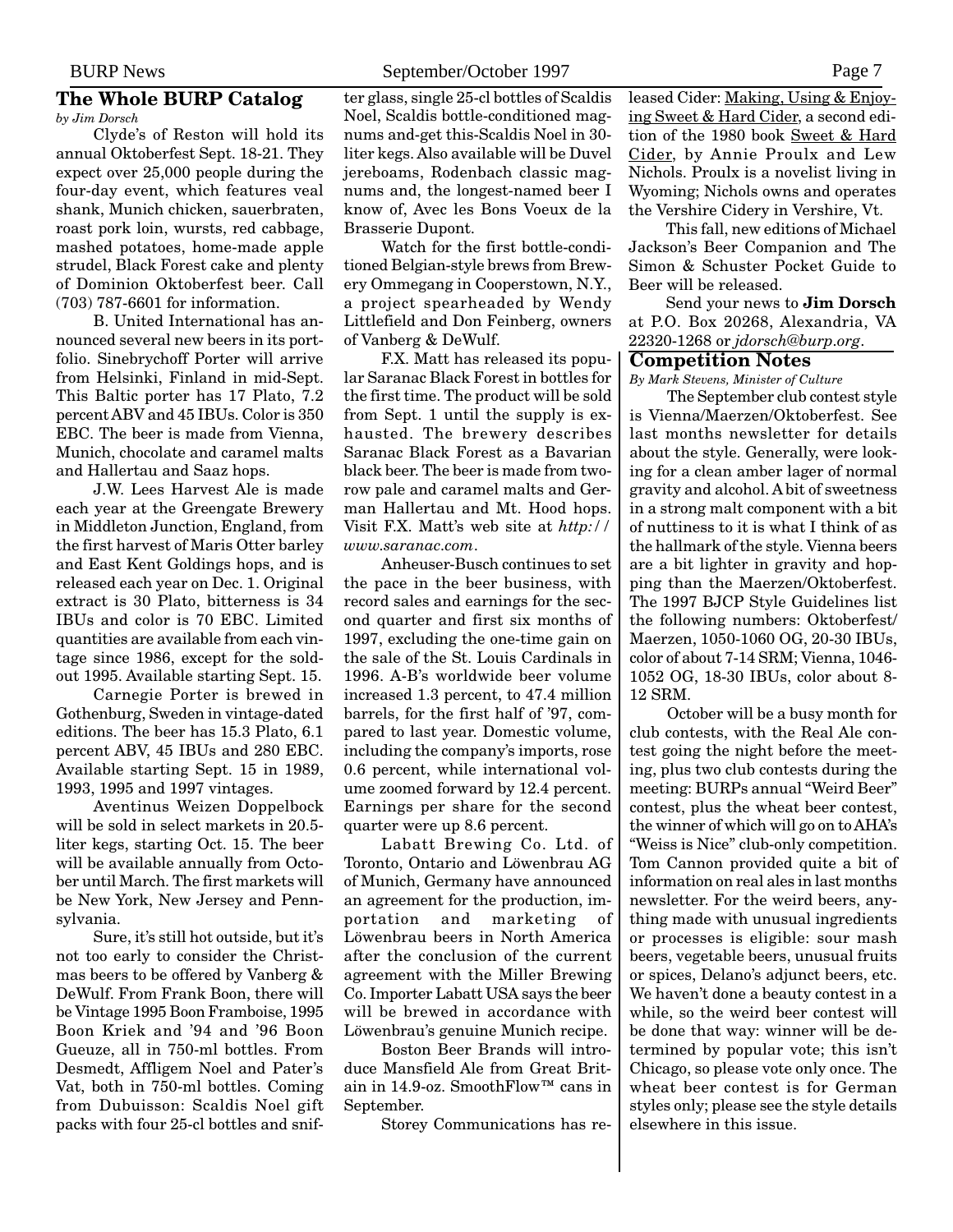# **Beer in Hungary? Sör!**

*by Steve Marler*

Hungary is traditionally not a beer-drinking country. It was the Austro-Germanic influence of the Habsburgs that brought beer (sör pronounced sur) to Hungary in the last

century. Traditionally popular are the native Dreher and Austrian Gösser, though imported German labels along with Guinness and even English bitter are available. But what every you drink, remember the golden rule: do not clink your beer glasses when you say cheers. After crushing Hungary's illstarred bid for independence for Austria in 1848, the victorious Habsburgs are said to have drunk a toast over

the bleeding corpses of *Steve Mahler in Hungary*

the executed Magyar officers. As a result beer mug clinking is strictly taboo. Although it is fine to do it with other drinks, especially the native pálika (fruit brandies) and the famous Tokaji wine.

While on business in Hungary, I tried to visit some of the local establishments in Budapest. I found that most of the pubs had a foreign influence and mainly served imported beer. Across the street from my hotel, which was near the famous Chain Bridge, there was a John Bull Pub on one side and an floating Irish pub on the other. I did venture into both establishments. The one advantage of the Irish pub was that they served some Irish beer that you can not yet buy in the States, such as Smithicks brand beers. One jewel of an international pub was the Belgian Brasserie. This pub on the Buda side only served Belgian beers and has quite a list of beers form lambics to Trappist ales. If in Budapest I highly recommend a visit to this pub. It is located on Bem rakpart #12, next to the Victoria hotel.

Budapest does currently have two brew pub; the Kaltenberg Bjor Király Söröz\_ (Bavarian King Beer Hall); and Chicago Sörgyár - Étterem (brewery and eatery).

Kaltenberg Bjor Király Söröz\_ has the size, look and feel of a Munich beer hall. There are a couple of large rooms with smaller rooms of to the

gave authority to open a brew-pub in Budapest, and he traveled to Budapest twelve years ago to officially open Kaltenberg Bjor Király Söröz\_. They brew 3-4,000 liters per week and have brewwed as much as 5,000 in a week. They go through 2-300 liters of the

> dark lager per day. There lagering tanks are doubled walled and they pump 2-5 degree Celsius water through them. They only use German raw materials for brewing. That is about all I could decipher from my notes.

The highlight of the tour was being given some golden lager straight from the lagering tank that had not been fil-

sides. Instead of having a German Polka band playing, they had an accordion and violin duo traveling from room to room.

Only two types of beer were served, a golden lager and a dark lager. I saw sign advertising a wheat beer, but I was told they did not brew any there. The golden lager was just that, golden in color with a slight hop aroma. The beer was clean with a medium body and a slight bitter finish. It was a very drinkable beer, better than many of its Hungarian rivals, but nothing to write home about. The dark lager had a medium body with a slight hop aroma, a malty taste with a little roast flavor coming through and no detectable bitterness with a dry finish. I preferred the dark lager over the golden lager.

After quaffing a few half liters, the group I was with was given a tour of the brewing facility. I must admit that my notes are a little sloppy at this point. Apparently, Prince Luitpold of Bavaria (whose castle, with a brewery at its heart, is on the hill called Kaltenberg)has a family summer home in a town called Sárvár in the western part of Hungary. The Prince

tered. Now that was some good beer. It had more body, more flavor and, since it was cold conditioned, it was still very clear. I would have preferred to drink the unfiltered beer the rest of the night.

The other brew-pub is Chicago Sörgyár - Étterem. This is fashioned after an yuppie American Steak House. It is a very trendy place. There was only one house beer available, a golden lager. In my opinion, this lager had more taste than the filtered golden lager at Kaltenberg Bjor Király Söröz\_, however, it was not as good as the unfiltered golden lager. When I visited Chicago it was in the afternoon for lunch, and the place was not very exciting. I do not know what it is like in the evening. Beyond possibly being a happening place at night, I would say there is no reason to visit if in Budapest.

So if you happen to find yourself in Budapest, try to find a pub that serves Hungarian beer. Do your best to go to the Belgian brasserie, unless you will also be traveling to Belgian itself, and if you like to party with Germans, stop by Kaltenberg Bjor Király Söröz\_ for some dark lager.